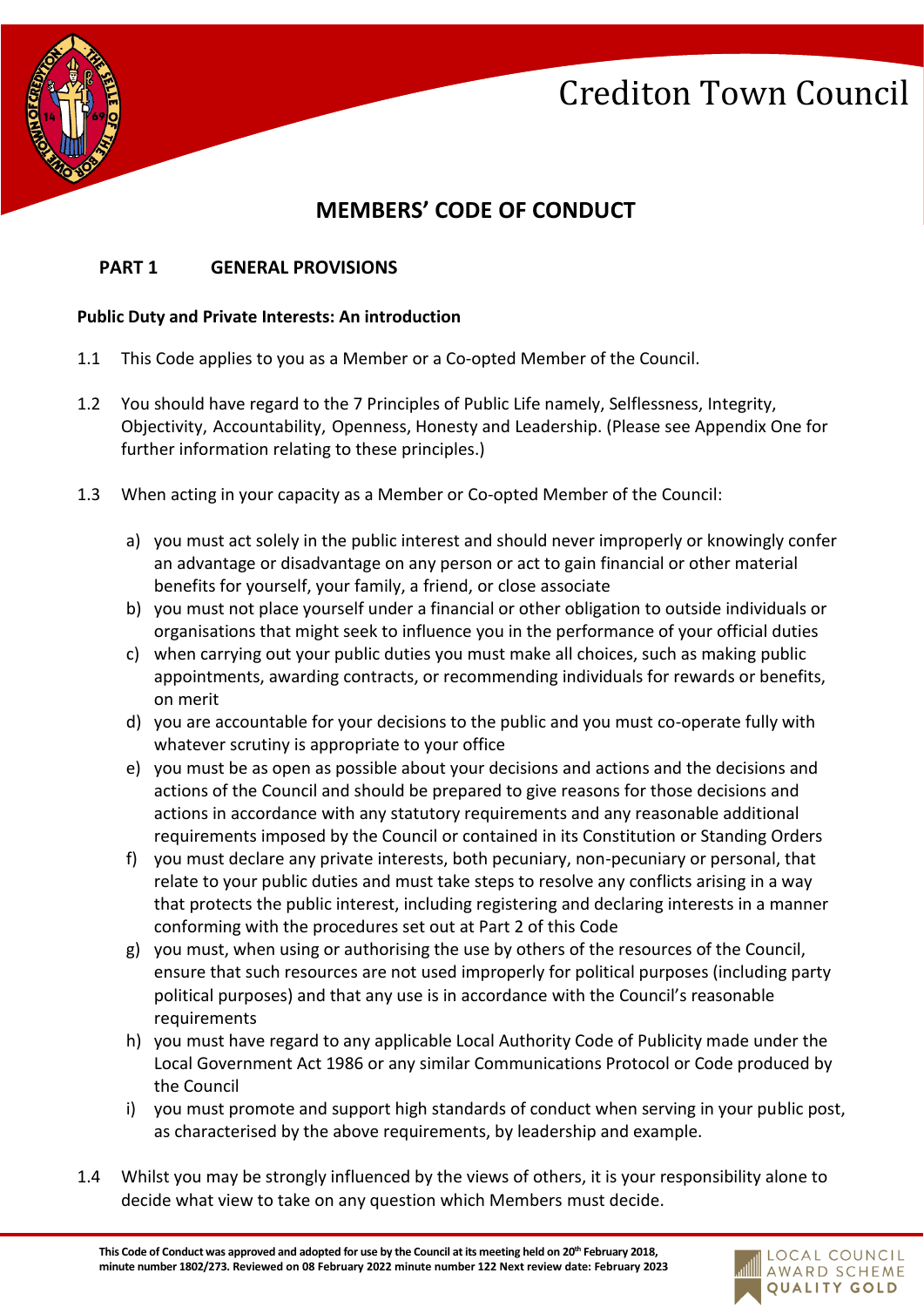



- 1.5 Do nothing as a Member which you could not justify to the public.
- 1.6 The reputation of the Council depends on your conduct and what the public believes about your conduct.
- 1.7 It is not enough to avoid actual impropriety, you should, at all times, avoid any occasion for suspicion or appearance of improper conduct.
- 1.8 It is your responsibility to comply with the provisions of this Code.

#### **Definitions**

2. In this Code:

*"Close associate"* means someone with whom you are in close regular contact over a period who is more than an acquaintance. It may be a friend, a colleague, a business associate, or someone you know through general social contacts. It is someone a reasonable member of the public would think you might be prepared to favour/disadvantage.

#### *"Member of your family"* means:

- partner (i.e. your spouse/civil partner/someone you live with in a similar capacity)
- a parent/parent-in-law, son/daughter, step-son/step-daughter, child of partner
- a brother/sister, grandparent/grandchild, uncle/aunt, nephew/niece.

or the partners of any of these persons.

#### *"Relevant person"* means:

- any member of your family
- any of your close associates
- any person or body with whom you, a member of your family, or a close associate has a financial interest or a contractual relationship, including by employment anybody of which you are in a position of general control or management.

"*well-being"* means your general sense of contentment and quality of life.

"*meeting"* means any meeting of:

- the Council
- any of the Council's Committees, Sub-Committees or Working Groups
- informal meetings where a formal record is taken by a Council Officer with other Members and/or with officers or both relating to the discharge of the Council's functions.

*"interest or interests"* have the meanings set out in Part 2 of this Code.

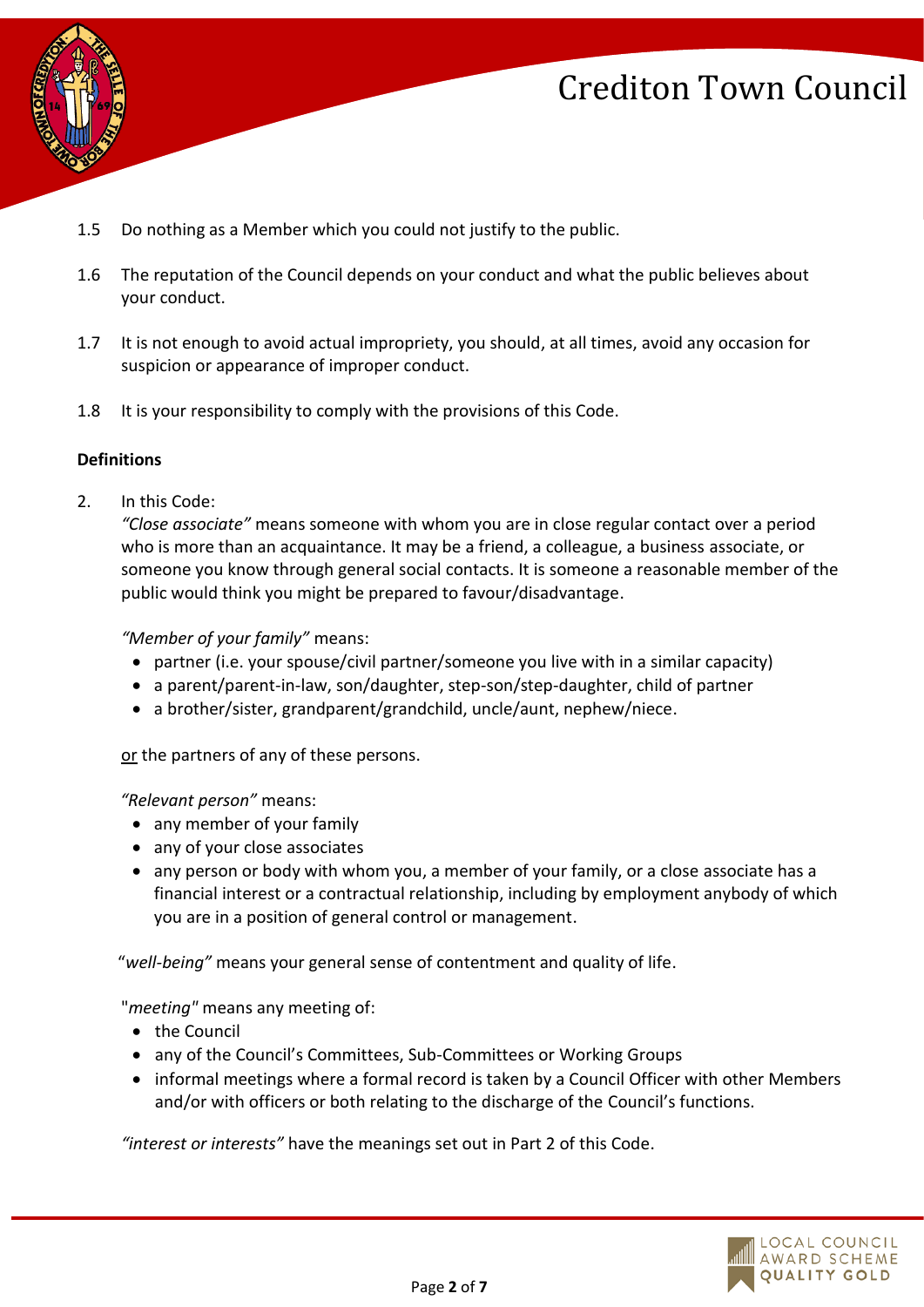

- 3. You must comply with this Code whenever you are acting in your official capacity, when:
	- a) you are engaged on the business of the Council
	- b) you behave to give a reasonable person the impression that you are acting as a representative of the Council.

### **General obligations**

- 4. You **must**:
	- a) treat others with courtesy and respect
	- b) when reaching decisions on any matter, do so on the merits of the circumstances and in the public interest and have reasonable regard to any relevant advice provided to you by an officer of the Council.
- 5. You **must not**:
	- a) attempt to use your position as a Member improperly to confer on or secure for yourself or any other person, an advantage or disadvantage
	- b) do anything which may cause the Council to breach a statutory duty or any of the equality enactments (as defined in section 149 of the Equality Act 2010)
	- c) bully any person (bullying may be characterised as any single act or pattern of offensive, intimidating, malicious, insulting, or humiliating behaviour; an abuse or misuse of power or authority which attempts to undermine or coerce or has the effect of undermining or coercing an individual or group of individuals by gradually eroding their confidence or capability which may cause them to suffer stress or fear)
	- d) intimidate or attempt to intimidate any person who is or is likely to be:
		- i. a complainant
		- ii. a witness

iii. involved in the administration of any investigation or proceedings

in relation to an allegation that any Member has failed to comply with the Council's Code of Conduct

- e) do anything which compromises or is likely to compromise the impartiality of those who work for, or on behalf of, the Council
- f) disclose information given to you in confidence by anyone, or information acquired by you which you believe, or ought reasonably to be aware, is of a confidential nature, except where:
	- i. you have the consent of a person authorised to give it
	- ii. you are required by law to do so
	- iii. the disclosure is made to a third party for the purpose of obtaining professional advice provided that the third party agrees not to disclose the information to any other person; or
	- iv. the disclosure is
		- A. in the public interest; and
		- B. made in good faith and
		- C. in compliance with the reasonable requirements of the Council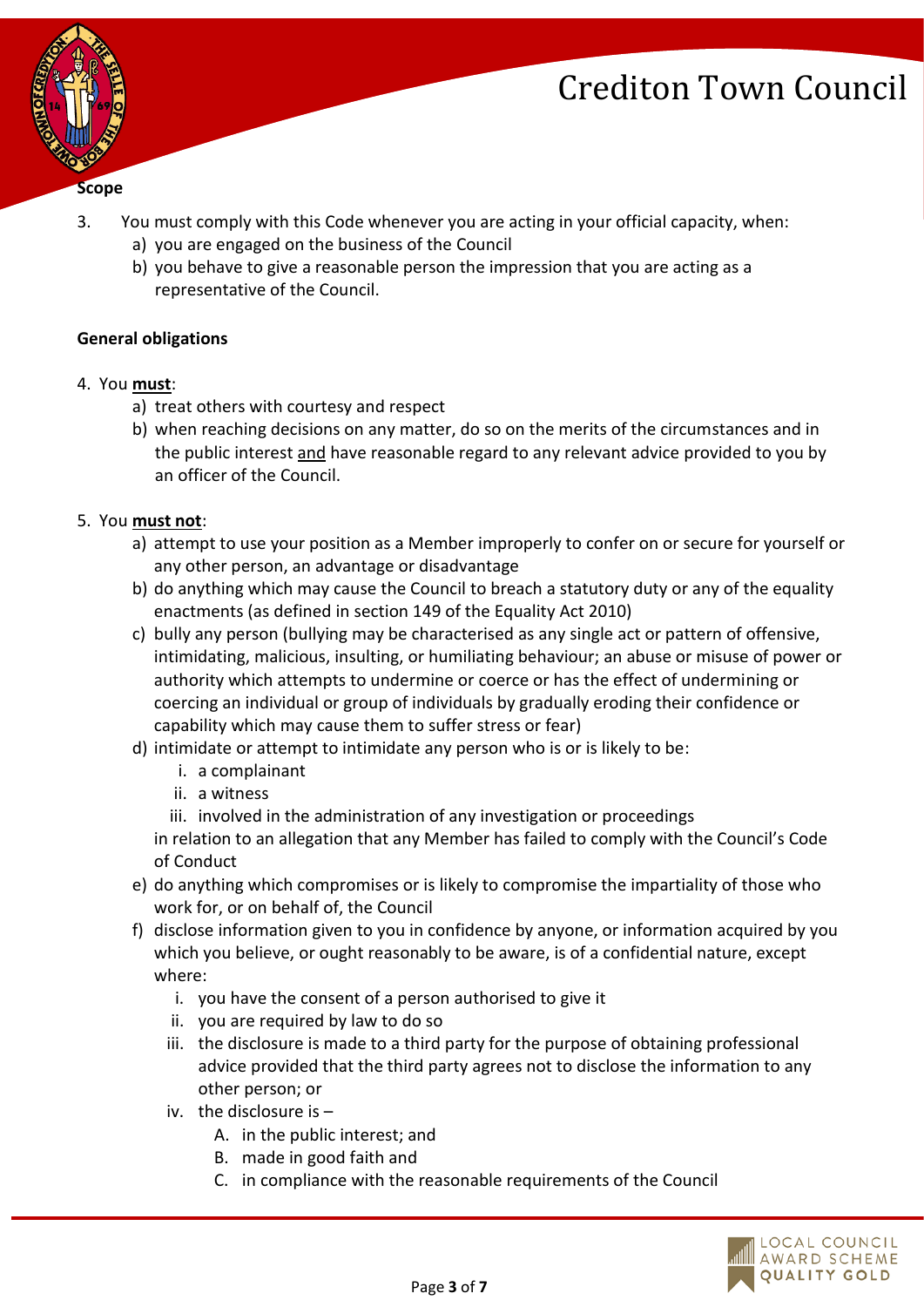

- g) prevent another person from gaining access to information to which that person is entitled by law
- h) conduct yourself in a manner or behave in such a way to give a reasonable person the impression that you have brought your office or the Council into disrepute.

### **PART 2 INTERESTS**

### **Registration of Interests**

- 6.1 You must provide a Register of Interests form, within 28 days of
	- a) this Code being adopted by, or applied to, the Council
	- b) your taking office as a Member or Co-opted Member of the Council, provide written notification to the Monitoring Officer of:
		- i. any disclosable pecuniary interest as defined by Regulations made by the Secretary of State, where the pecuniary interest is yours, your spouse's or civil partner's, or is the pecuniary interest of somebody with whom you are living with as a husband or wife); and
		- ii. any other pecuniary, non-pecuniary, personal or voluntary interests laid down by the Council, as set out at paragraph 6.5 below; which will be recorded in the Council's Register of Members' Interests and made available for public inspection including on the Council's website at: [www.crediton.gov.uk](http://www.crediton.gov.uk/) o[r www.middevon.gov.uk.](http://www.middevon.gov.uk/)
- 6.2 Within 28 days of becoming aware of any new interest or change to any interest already registered, you must register details of that new interest or change by providing written notification to the Council's Monitoring Officer.
- 6.3 If an interest has not been entered onto the Council's register, then you must disclose the interest to any meeting of the Council, any Committee, Sub Committee or Working Group at which you are present, where you have a disclosable interest in any matter being considered and where the matter is not a 'sensitive interest'.
- 6.4 Following any disclosure of an interest not on the Council's register or the subject of pending notification, you must notify the Monitoring Officer of the interest within 28 days beginning with the date of disclosure.
- 6.5 The interests you must register are:
	- those disclosable pecuniary interests defined by Regulations
	- those personal interests as set out in 6.5 (1)(a) below:
		- 1 You have a personal interest in any business of your authority where
			- (a) it relates to or is likely to affect:
				- (i) any external body of which you are a member or in a position of general control or management and to which you are appointed or nominated by the Council;
			- (ii) any external body
				- A. exercising functions of a public nature
				- B. directed to charitable purposes

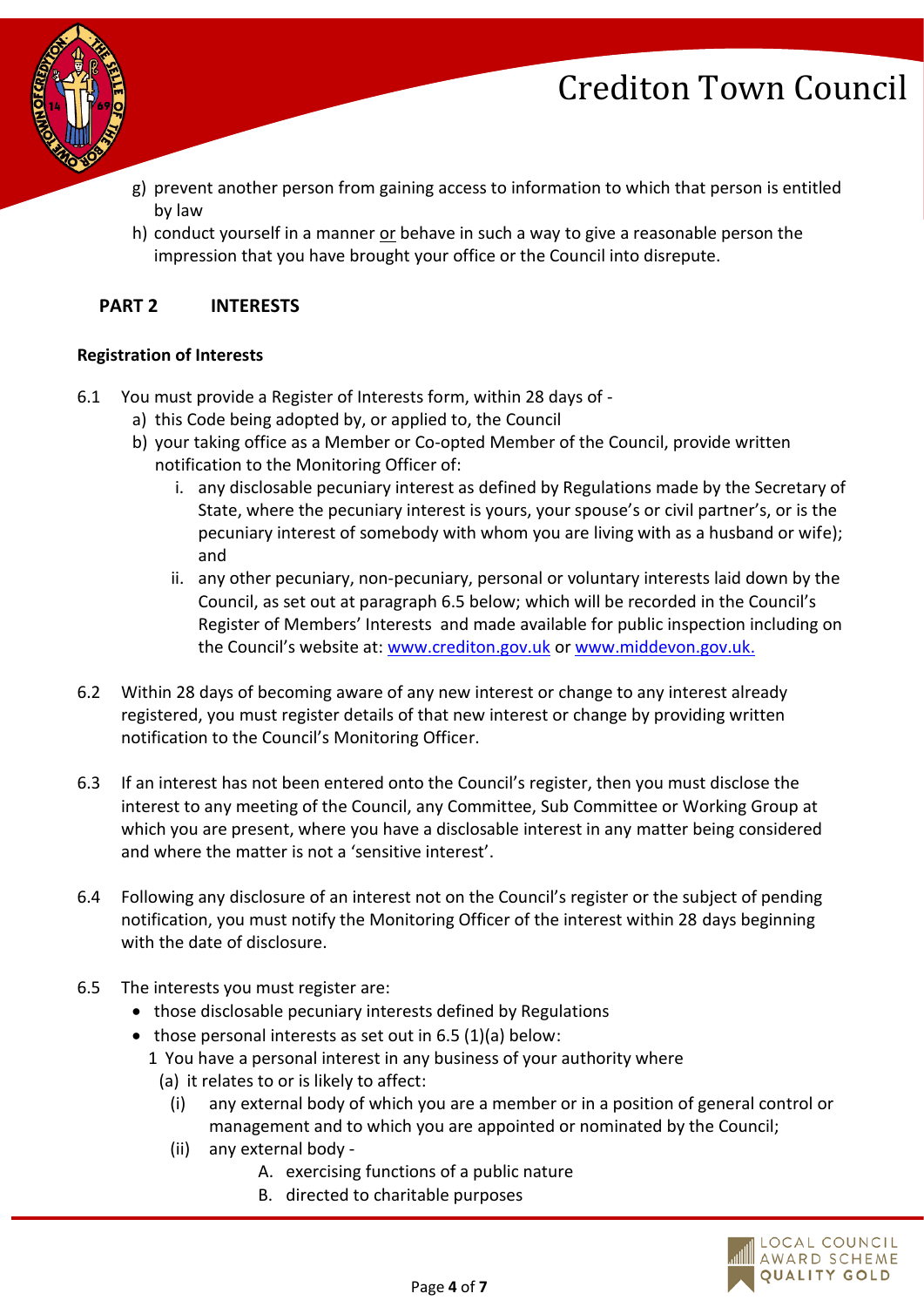- 
- C. one of whose principal purposes includes the influence of public opinion or policy (including any political party or trade union), of which you are a member or in a position of general control or management.
- (i) any employment or business carried on by you
- (ii) any person or body who employs or has appointed you
- (iii) any person or body, other than a relevant authority, who has made a payment to you in respect of your election or any expenses incurred by you in carrying out your duties
- (iv) any person or body who has a place of business or land in the Council's area, and in whom you have a beneficial interest in a class of securities of that person or body that exceeds the nominal value of £25,000 or one hundredth of the total issued share capital (whichever is the lower)
- (v) any contract for goods, services or works made between the Council and you or a firm in which you are a partner, a company of which you are a remunerated director, or a person or body of the description specified in paragraph (vi)
- (vi) the interests of any person from whom you have received a gift or hospitality with an estimated value of at least £25
- (vii) any land in the Council's area in which you have a beneficial interest
- (viii) any land where the landlord is the Council and you are, or a firm in which you are a partner, a company of which you are a remunerated director, or a person or body of the description specified in paragraph (vi) is, the tenant
- (ix) any land in the Council's area for which you have a licence (alone or jointly with others) to occupy for 28 days or longer; and
- those other interests laid down by the Council, namely:
	- $\triangleright$  any other interest where a reasonable person with knowledge of the relevant facts may regard the interest as so significant and greater than it would affect the majority or residents or inhabitants in the affected area and may prejudice your judgement of the public interest
	- $\triangleright$  and Voluntary Interests the Council's policy is that, in addition to any of the statutory or other declarations listed above, Members are invited to also declare membership of any body which, in their view, might create a conflict of interest in carrying out their duties as a Councillor, such as membership of the Freemasons or similar body.
- 6.6 Where the Council's Monitoring Officer agrees that any information relating to your interests is *"sensitive information*" namely information whose availability for inspection by the public is likely to create a serious risk that any person may be subjected to violence or intimidation, you need not include that information when registering that interest, or any change to that interest.
- 6.7 You must, within 28 days of becoming aware of any change of circumstances which means that information excluded is no longer sensitive information, notify the Council's Monitoring Officer asking that the information be included in the Council's Register of Members' Interests.

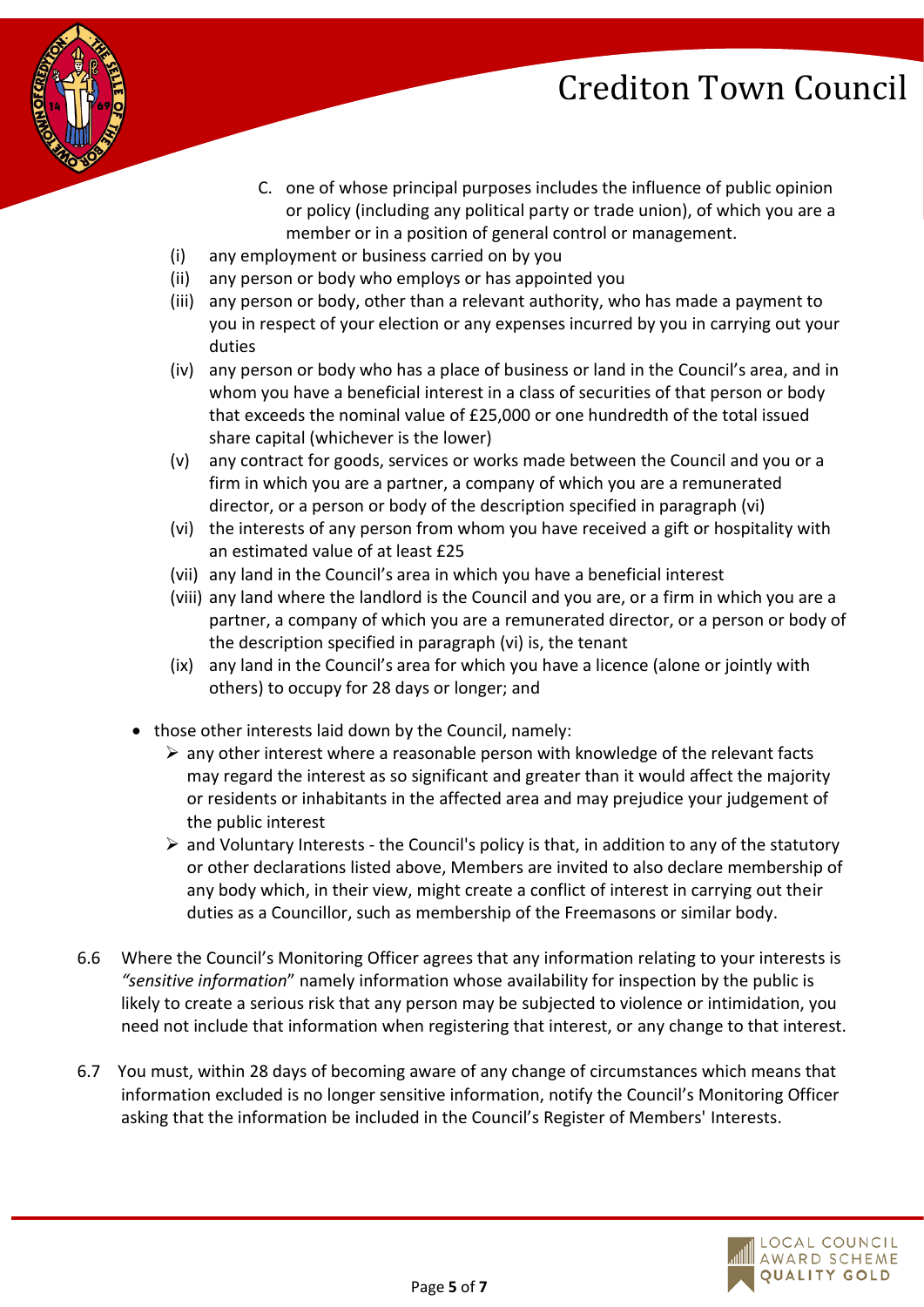

#### **Declaration of Interests**

- 7.1 Unless a dispensation has been granted, you may not participate in any discussion of, vote on, or discharge any function related to any matter in which you have a disclosable pecuniary interest as defined by Regulations referred to at para 6.1 (b)(i) and you must also observe the restrictions the Council may also place on your involvement in matters where you have any interest as defined by the Council and shown at para 6.5 above.
- 7.2 Where you have a pecuniary, non-pecuniary, personal interest in any business of the Council and you attend any meeting of the Council, its Committees, Sub-Committees or Working Groups at which that business is to be considered, you must disclose to that meeting the existence and nature of that interest.
- 7.3 You must disclose any pecuniary, non-pecuniary or personal interest in accordance with the Council's reasonable requirements, and no later than the commencement of the consideration of the business in which you have that interest, or (if later) the time at which the interest becomes apparent to you.
- 7.4 Where you have a disclosable pecuniary interest in any business:
	- (a) you must not seek to influence improperly a decision about that business; and
	- (b) you must withdraw from the room or chamber where a meeting considering the business is being held as soon as it becomes apparent that the business is being considered at that meeting;

unless a written request has been made to the Council's Proper Officer for the Council to grant a dispensation.